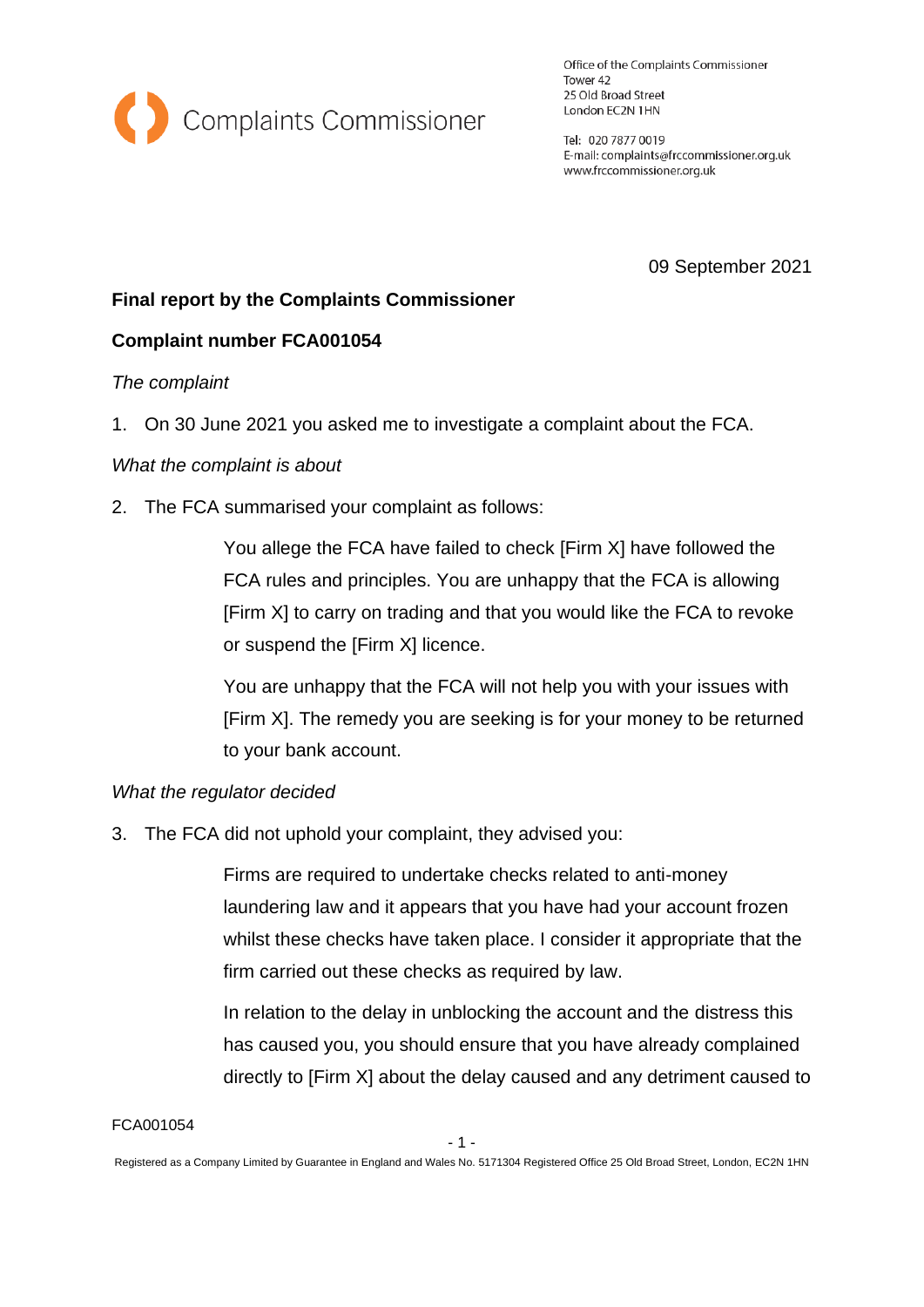you. I believe from your communications that you may already have done so. If so, you should then contact, the Financial Ombudsman Service. I appreciate you contacted the FCA for help with your situation but unfortunately this is not within the remit of the FCA to deal with individual disputes with firms. However, I have been able to review the files, and I can assure you that the information you provided has been handled correctly, even though we are unable to disclose how. For the reasons given above I have not upheld your complaint.

#### *Why you are unhappy with the regulator's decision*

4. You have told me that:

i am very unhappy that the FCA is not only NOT adhering to their own Code of Conduct but they are ignoring the fact that a company they give a licence to [Firm X] is STEALING customers money. the FCA REFUSE to look into this and told me to contact you if i had a problem with their answers.

my problem is that the FCA licence [Firm X] yet do not look into problems that customers are clearly having. the FCA are NOT transparent. [Firm X] is NOT transparent - my missing £4.5k for example - i cannot get in touch with anyone - after 6 years [Firm X] get to keep my money. they refuse to acknowledge Resolver - i want to know where my money is. the FCA say that the money is "ring-fenced" and "safe" but i am unable to find out where it is? [Firm X] trade on "wanting to help the underserved" - the very vulnerable people (on benefits, trying to better manage their money) are the very demographic whose lives they are putting not only in financial hardship but emotional distress. [Firm X] do not adhere to their own T&C's (the state if they freeze an account it will only be for 35 days - for me 7 months so far and other customers 2 years).

this is all down to the fact that the FCA just want me to complain to the FOS (the FOS is employed by the FCA) - i am told by the FOS that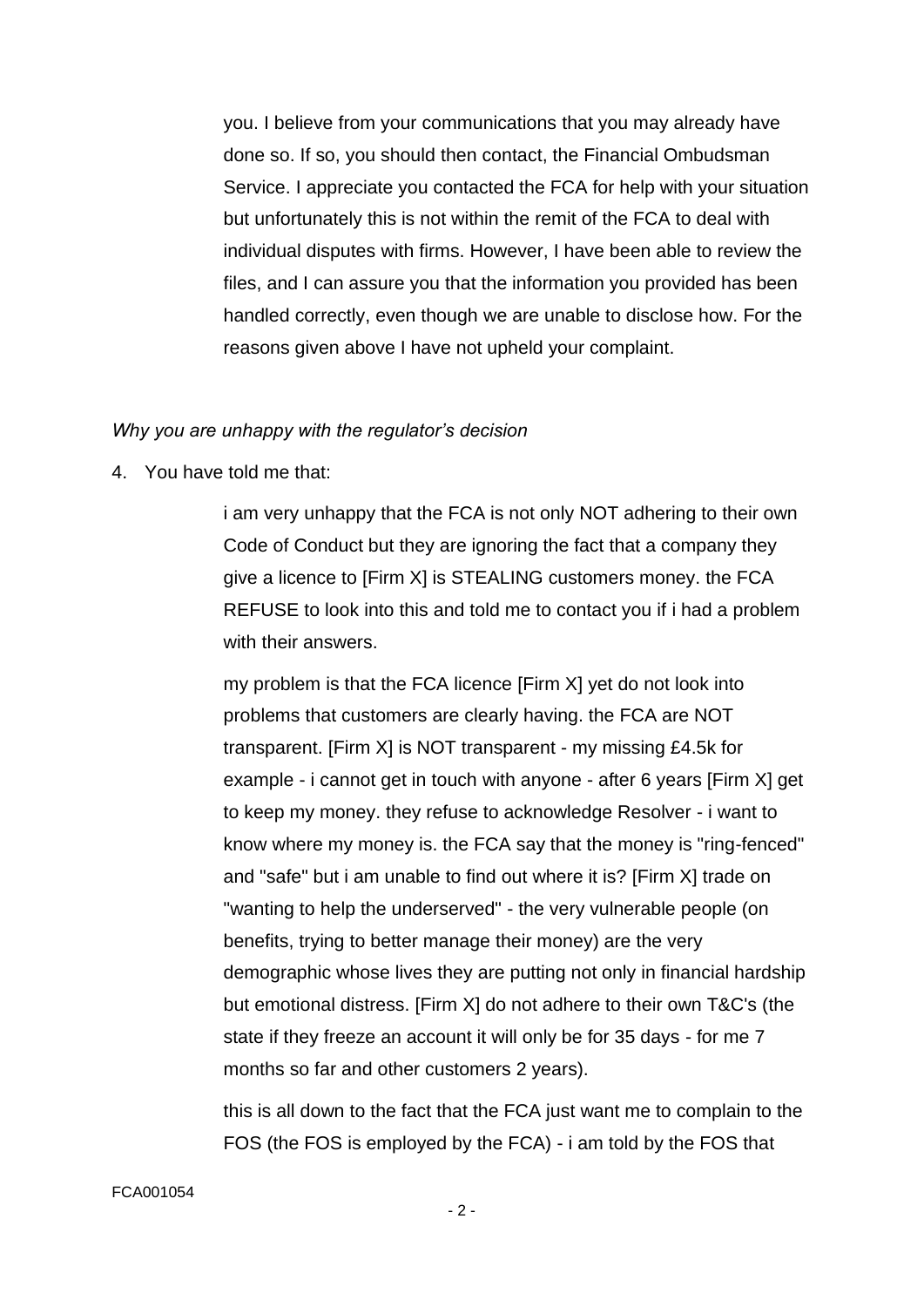they are now investigating Firm X BUT still [Firm X] has a licence so more and more downtrodden people are taking a card out in good faith only to have their accounts locked, blocked and frozen.

#### *My analysis*

- 5. You have had your money frozen in an account with [Firm X] and are unhappy the FCA licence [Firm X] and will not look into it. The FCA have told you to raise your complaint with FOS and if you are unhappy with the FCA's response to raise it with my office.
- 6. Like the FCA, I am required to respect confidentiality This means that sometimes I cannot report fully on the confidential material to which I have access. However, as part of the Complaints Scheme, I have access to all the FCA's complaints papers, including confidential material. This is so that I, as an independent person, can see whether I am satisfied that the FCA has behaved reasonably. Sometimes this means that all I can say to complainants is that having studied the confidential material, I am satisfied that the FCA has (or has not) behaved reasonably – but I am unable to give further details. This can be frustrating for complainants, but it is better that I am able to see the confidential material.
- 7. I recognise that there's a difficult balance to be struck between protecting confidential information, and the need to give consumers sufficient information and confidence to judge whether or not the regulatory system is operating effectively.
- 8. Having studied the FCA's records I can say that I am satisfied that the FCA has not ignored the information which you have provided and is giving it proper consideration. Unfortunately, I cannot say any more than that, and I recognise that that will be frustrating for you.
- 9. This Complaints Scheme is concerned with the actions or inactions of the FCA. It cannot deal with complaints against banks, individual firms [or against the Financial Ombudsman Service (FOS)], nor is it a redress service for individual consumer complaints. The Financial Services and Markets Act 2000 explicitly provides for a consumer redress service separated from the FCA.